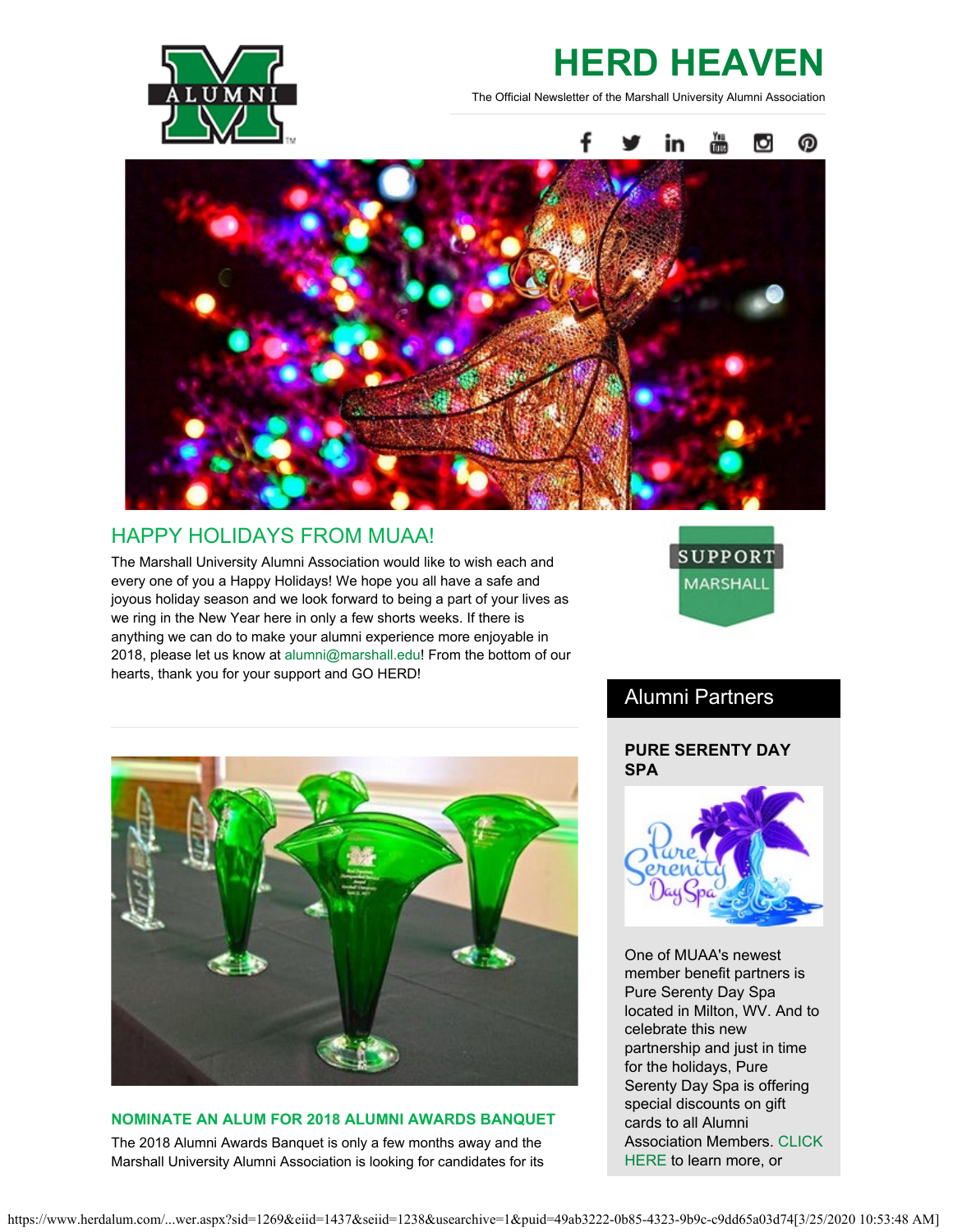many awards and honors. Know someone who has made a difference in their community, someone who has given tirelessly to Marshall University or made an impact on a national scale? Honor them at this year's 2018 Alumni Awards Banquet on Saturday, March 31, 2018. Deadline to submit a nomination is January 1, 2018.

contact Pure Serenty at (304) 743-8534 and be sure to tell them you are an alum!

#### [LEARN MORE...](http://www.herdalum.com/s/1269/index.aspx?sid=1269&gid=1&pgid=1006)



#### **A HAPPY HERD HOLIDAY!**

Marshall University celebrated the holiday season in early December with its annual Herd Holiday event in the Memorial Student Center. Students, faculty and community members were able to enjoy all of the fun of the holiday season including the lighting of the campus Christmas tree, winter snacks, music and, of course, photos with Santa Marco! If you got your photo with Santa Marco, you can download your free copy at the link below!

#### [PHOTOS HERE...](http://muphotos.marshall.edu/Santa-Marco-photos-2017/)

## Alumni News





#### **GIVING BACK**

Each year, alumni across the country give back to their communities through donations of time, money and materials, all in the name of Marshall. Clubs such as The Villages Alumni Club in Florida, which donated all of the money raised through game watching parties to Hands of Mercy to purchase Christmas gifts for the residents, and the Alumni Club of DC, which is participating in "Wreaths Across America," laying wreaths at Arlington National Cemetery. The MUAA applauds these clubs and the many others



# Being an alumni has its rewards

Get an Alumni credit card from Nationwide with:

- · 1% Cash Back
- . 0% Intro APR
- . No Annual Fee



# **■** [Update Your Info](http://www.herdalum.com/s/1269/index.aspx?sid=1269&gid=1&pgid=6&cid=41#/Search/Simple)

## Upcoming Events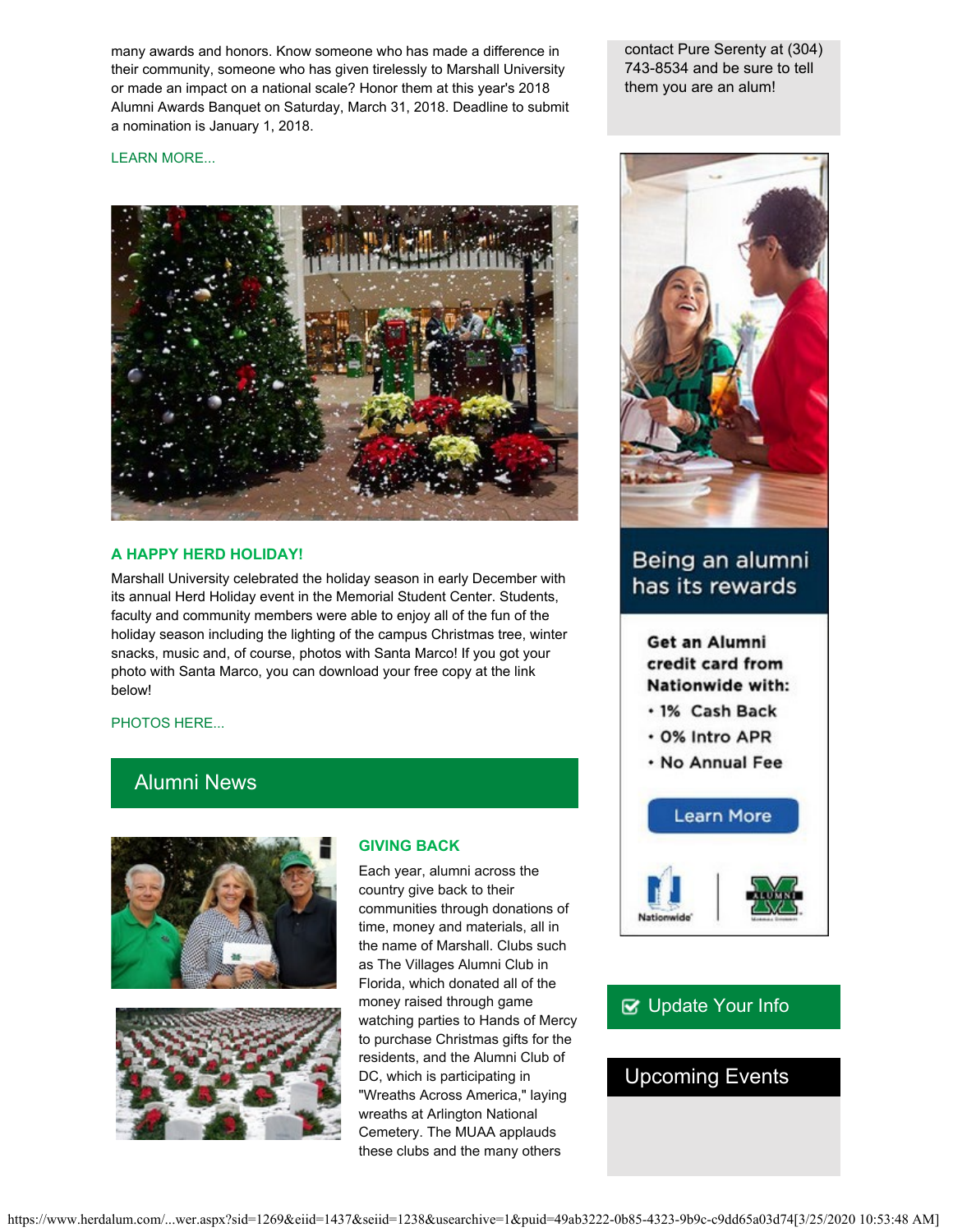across the country making a difference this holiday season and throughout the year!

#### **ON YOUR SIDE**

The Marshall University Alumni Association is proud to announce that it has re-signed with Nationwide Insurance as the official insurance partner of Thundering Herd alumni everywhere! [LEARN MORE...](https://www.nationwide.com/marshall.jsp)

# Campus News



#### **MARSHALL TO CONDUCT WINTER GRADUATION SATURDAY**

Marshall's Winter Commencement, which takes place Saturday, will honor nearly 1,200 students. The ceremony begins at 10 a.m. at the Big Sandy Superstore Arena. [READ MORE...](https://www.marshall.edu/ucomm/2017/12/12/marshall-conduct-winter-commencement-saturday/)



**lationwide** s on your side

#### **MU PARTNERS WITH RESORT FOR WINTER OLYMPICS INTERNSHIPS**

Marshall's College of Health Professions will provide global internship opportunities at the 2018 Winter Olympics. [READ MORE...](https://www.marshall.edu/ucomm/2017/12/11/mu-partners-south-koreas-yongpyong-resort-student-internships-2018-winter-olympics/)



### **HISTORY PROFESSOR TO LEAD DRINKO ACADEMY** Marshall professor and scholar Dr. Montserrat Miller has been named

executive director at the university's Drinko Academy. [READ MORE...](https://www.marshall.edu/ucomm/2017/12/05/history-professor-scholar-lead-drinko-academy/)



### **UNIVERSITY OPENS FOOD PANTRY DOWNTOWN**

Marshall's Department of Dietetics is opening a food pantry for faculty, staff, students and the community at the Dietetics building in downtown Huntington. [READ MORE..](https://www.marshall.edu/ucomm/2017/11/09/marshall-university-opens-community-food-pantry-downtown-huntington/)[.](https://www.marshall.edu/ucomm/2017/10/16/lewis-college-business-named-leading-business-school/)



### **WINTER COMMENCEMENT**

Marshall welcomes its newest alumni class during the annual Winter Commencement ceremony..[.LEARN MORE](http://www.marshall.edu/wamnewsletter/2017/12/marshall-to-conduct-winter-commencement-saturday/)





### **GILDAN NEW MEXICO BOWL**

The Thundering Herd battles Colorado State in the New Mexico Bowl..[.LEARN MORE](http://www.gildannewmexicobowl.com/)

> DEC **16** ⋗



### **MU DAY AT THE CAPITOL**

The Marshall University community travels to Charleston for the annual MU Day at the Capitol..[.LEARN](http://www.herdalum.com/s/1269/index.aspx?sid=1269&gid=1&pgid=836) **[MORE](http://www.herdalum.com/s/1269/index.aspx?sid=1269&gid=1&pgid=836)** 



# Athletics News





**GILDAN NEW MEXICO BOWL HANCOCK'S JOURNEY FROM**